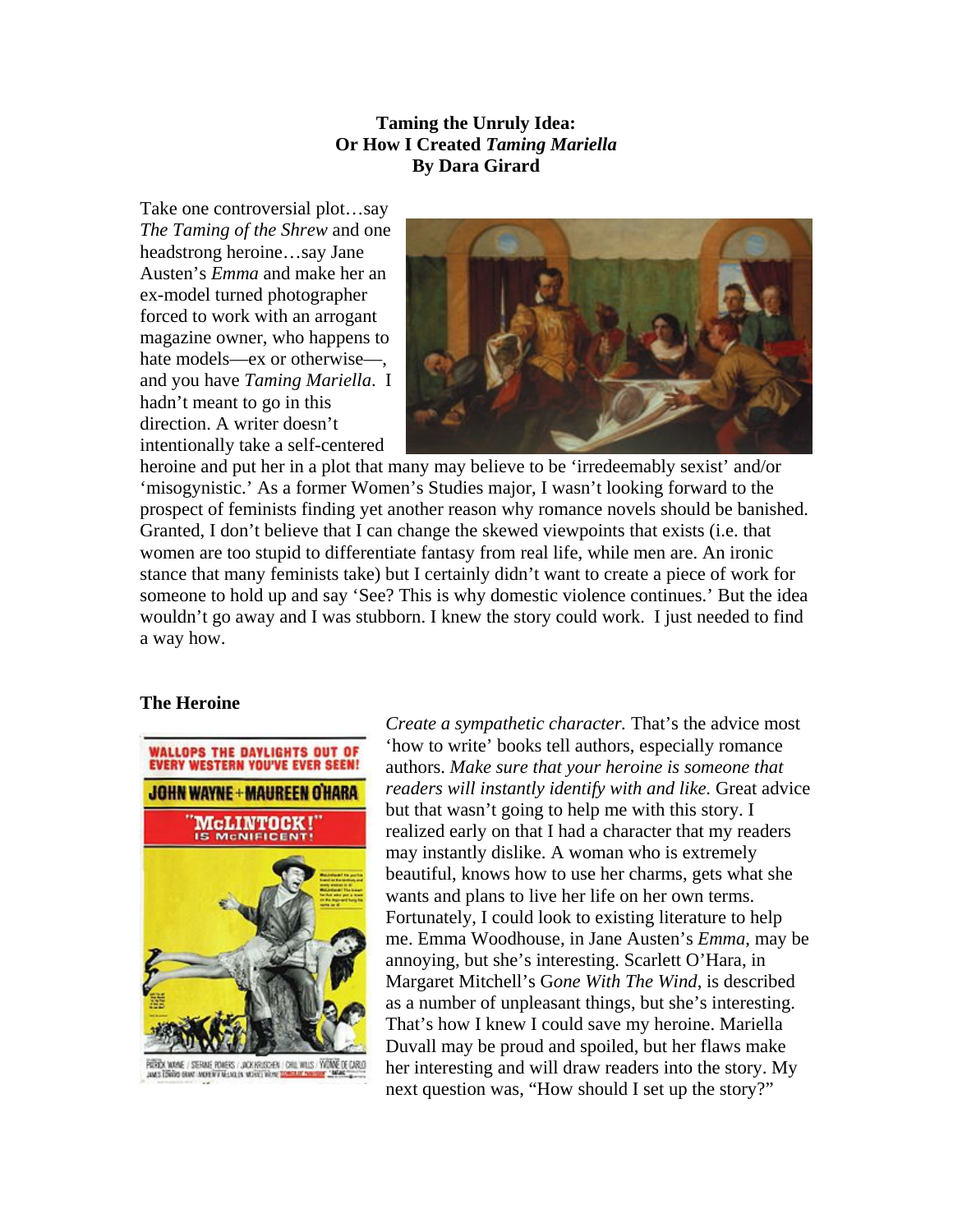## **The Research**

I proudly admit to being a lover of old movies. I will watch anything after 1930, which my poor father doesn't understand, but that's okay. So when I realized that the movie *McLintock*, with Maureen O'Hara and John Wayne, was loosely based on *The Taming of the Shrew* I settled down to see how the story was constructed and if I could get any tips. Tip One: Don't use a 1963 Western as serious research. Okay, I like Maureen O'Hara, but basing my book solely on this movie would have had readers tossing tomatoes at my house. If people thought the original play was chauvinistic, they would consider this version Neanderthal. It has one of the most popular (or perhaps *the* most popular) spanking scene on film. If I ever decide to write something in one of my books where a woman gets spanked, she's going to be enjoying it. So I knew this

wasn't how I could use the plot. I decided to watch several other movies based on the same play, including the musical *Kiss Me, Kate*, the teen version *10 Things I Hate About You*, the African American version, *Deliver Us From Eva* and the BBC version in *Shakespeare Retold* where Kate is a vicious politician. They all had their unique spin and I enjoyed them. The latter being one of my favorite. But I was still floundering. I did not want my hero, Ian Cooper, to get involved with Mariella based on deception or money. So I went back to the original play.

#### **Learning from the Classics**

Let's start from the beginning. In *The Taming of the Shrew,* Shakespeare wrote about Petruchio a man who comes to Padua in search of a rich wife, not caring about her temper or her looks. He instantly sets his attention on Katherina, a beautiful but unruly shrew. Using

manipulations, he tames her wild spirit and turns her into a loving and willing wife. Whether you think his methods cruel or comical is left up to discussion. As I reviewed the play I learned that during their very first meeting they were evenly matched in words. Every insult she threw at him he used against her. This example stood out for me:

PETRUCCIO: Come, come, you wasp, i'faith you are too angry. KATHERINE: If I be waspish, best beware my sting. PETRUCCIO: My remedy is then to pluck it out. KATHERINE: Ay, if the fool could find where it lies. PETRUCCIO: Who knows not where a wasp does wear his sting? In his tail. KATHERINE: In his tongue. PETRUCCIO: Whose tongue? KATHERINE: Yours, if you talk of tales, and so farewell. PETRUCCIO: What, with my tongue in your tail?

The last line stands out because it shows how Petruchio changes Katherina's insults into sexual innuendo. And the sexual tension and passion of these two characters are revealed.



Me. WILLIAM

 $\begin{array}{c} \mathcal{L} \text{ } \mathcal{O} \text{ } \mathcal{N} \text{ } \mathcal{D} \text{ } \mathcal{O} \text{ } \mathcal{N} \\ \text{Poissonity line length, and Ed-Bions. } \text{ } \text{ } \text{if } z_2 \text{ } \end{array}$